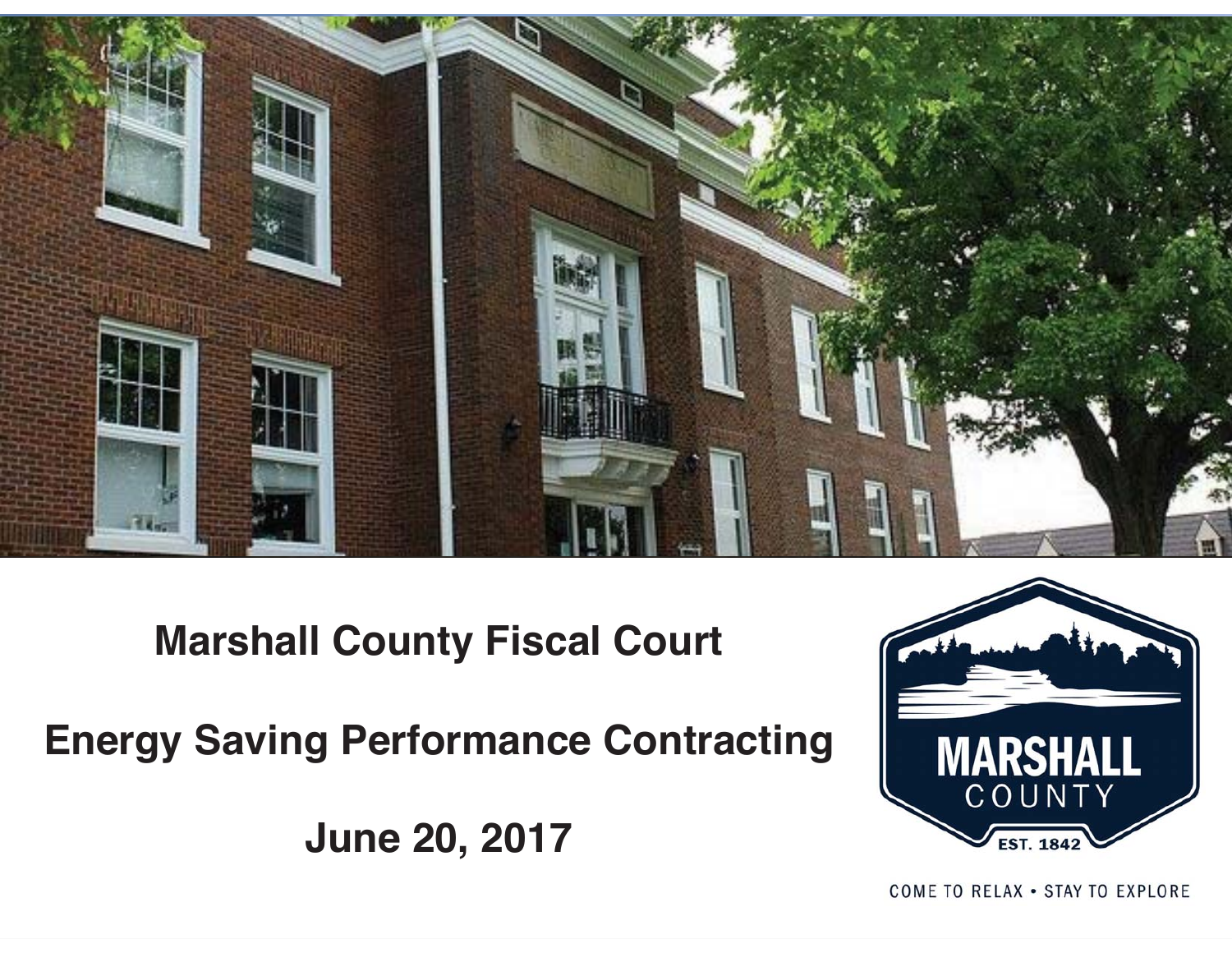## **What is Energy Savings Performance Contracting?**

### **Energy Savings Performance Contracting Pursuant to KRS 45A.352**

A procurement method that allows the County to make infrastructure improvements that result in "guaranteed" utility savings covered by part or all of the project costs.

- *Financial benefits may include energy and operational savings generated from the various facility improvements implemented*
- *Selection of systems based on efficiency and life cycle savings, not the cheapest bid*
- *Improvements to be paid for by savings over a selected term*
- *Energy savings are guaranteed financially by ESCo (Energy Services Company)*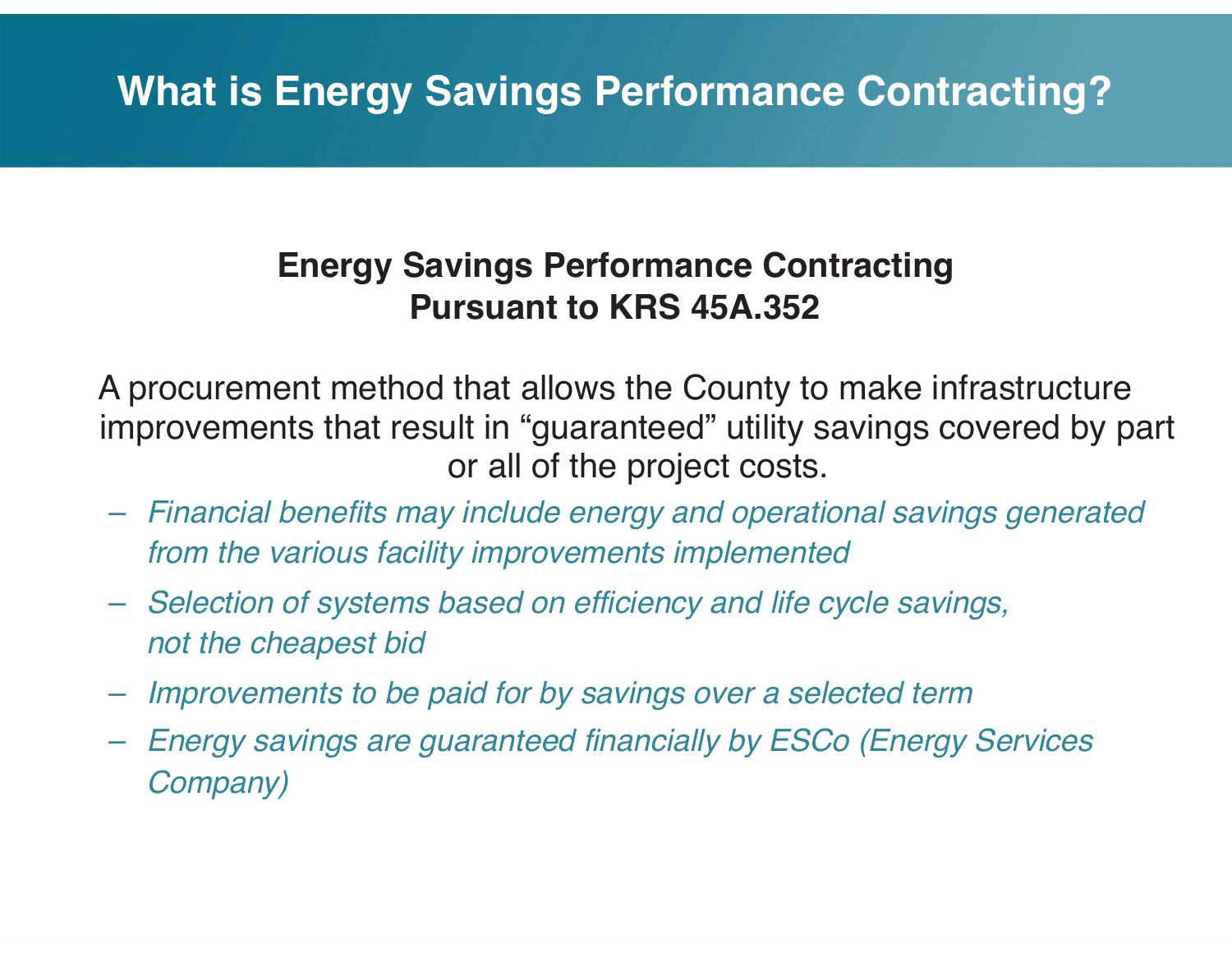# **Enabling Legislation**

Follows Model Procurement Code:

- •KRS 45A.352 - GESC for public agencies
- $\bullet$ KRS 45A.353 - Exempt from debt limitations
- •KRS 45A.345 - Definitions for GESC process
- •KRS 58.600 - Financing projects
- •KRS 58.605 - Procedure for Energy Conservation Revenue Bonds
- •KRS 65.940 - Definitions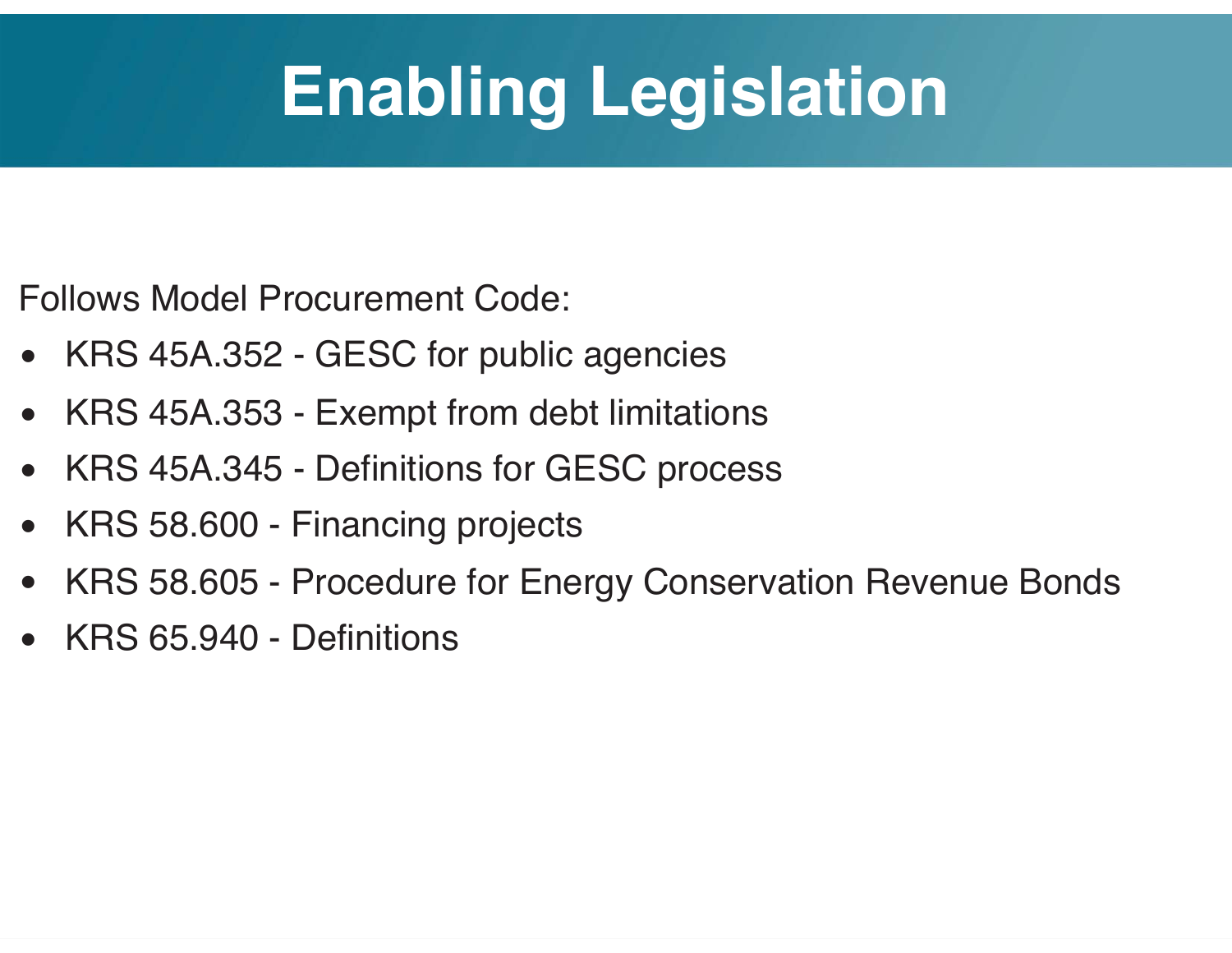# **Performance Contracting**

- Reduce energy usage
- $\blacksquare$ Reduce water usage
- ▪ Reduce operating and maintenance costs
- Reduce emissions
- Reduce waste

**Performance Contracting allows you to leverage these** *guaranteed savings* **to pay for building improvements.**

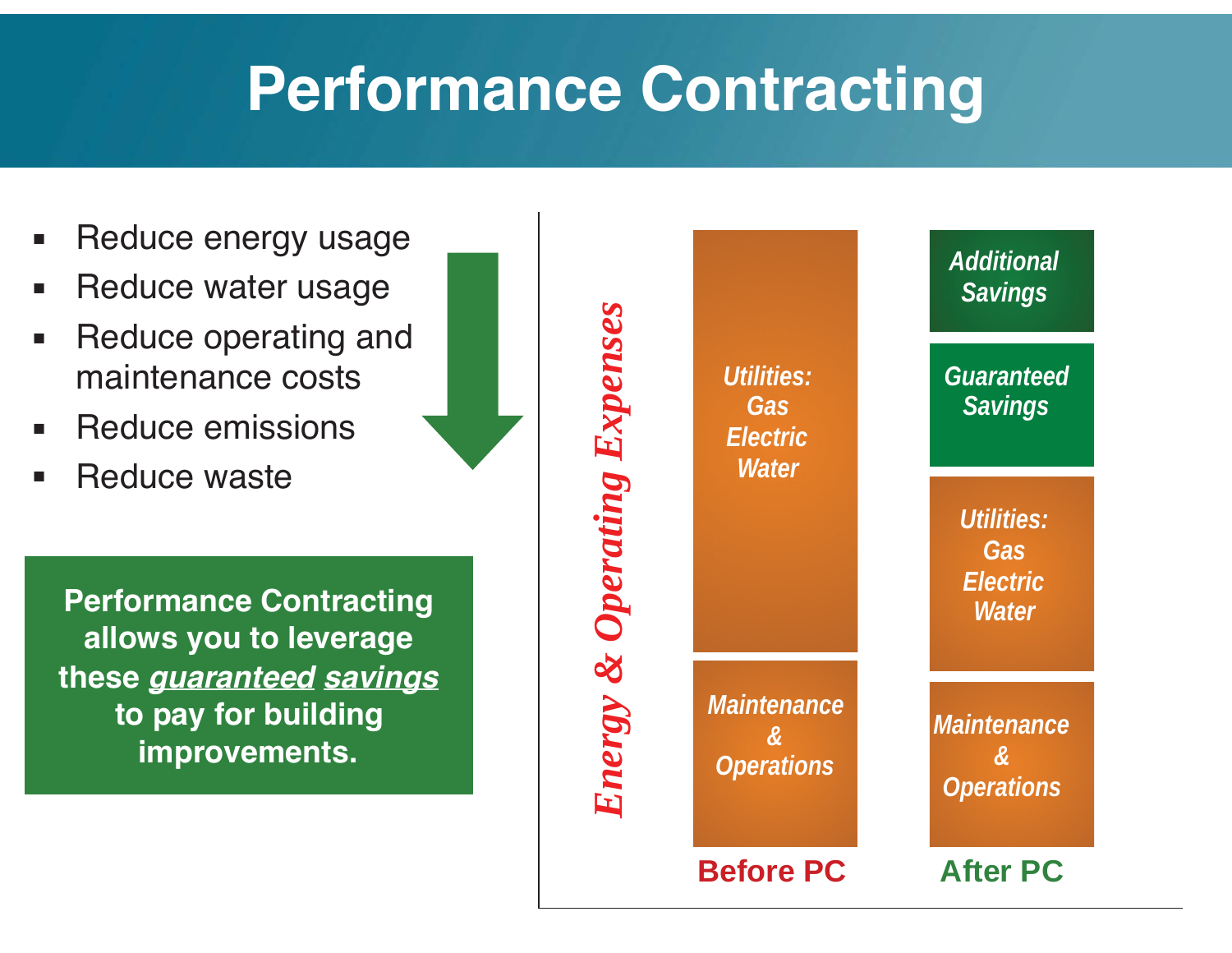# **Performance Contracting**

*Benefits of ESPC vs. Plan and Spec or self-perform?*

| <b>Factors</b>               | <b>Plan &amp; Spec.</b> | <b>Performance Contract</b>          |
|------------------------------|-------------------------|--------------------------------------|
| <b>Project Approach</b>      | <b>Low Initial Cost</b> | Low Life-Cycle Cost                  |
| <b>Financial Source</b>      | <b>Capital Outlay</b>   | <b>Existing Budget</b>               |
| <b>Tax Increase</b>          | Yes                     | <b>No</b>                            |
| <b>Up-front Fees</b>         | <b>Yes</b>              | <b>No</b>                            |
| <b>Savings Guarantee</b>     | <b>No</b>               | Yes, up to 20 Years                  |
| <b>Performance Guarantee</b> | <b>No</b>               | Yes, up to 20 Years                  |
| <b>Cost Guarantee</b>        | <b>No</b>               | Yes, No Change Orders                |
| <b>Equipment Selection</b>   | Low Bid                 | <b>Most Efficient and Economical</b> |
|                              |                         | over Life of Equipment/Building      |
| <b>Contractor Selection</b>  | Low Bid                 | <b>Most Qualified</b>                |
| <b>Risk</b>                  | <b>Marshall County</b>  | <b>Energy Services Company</b>       |
|                              |                         |                                      |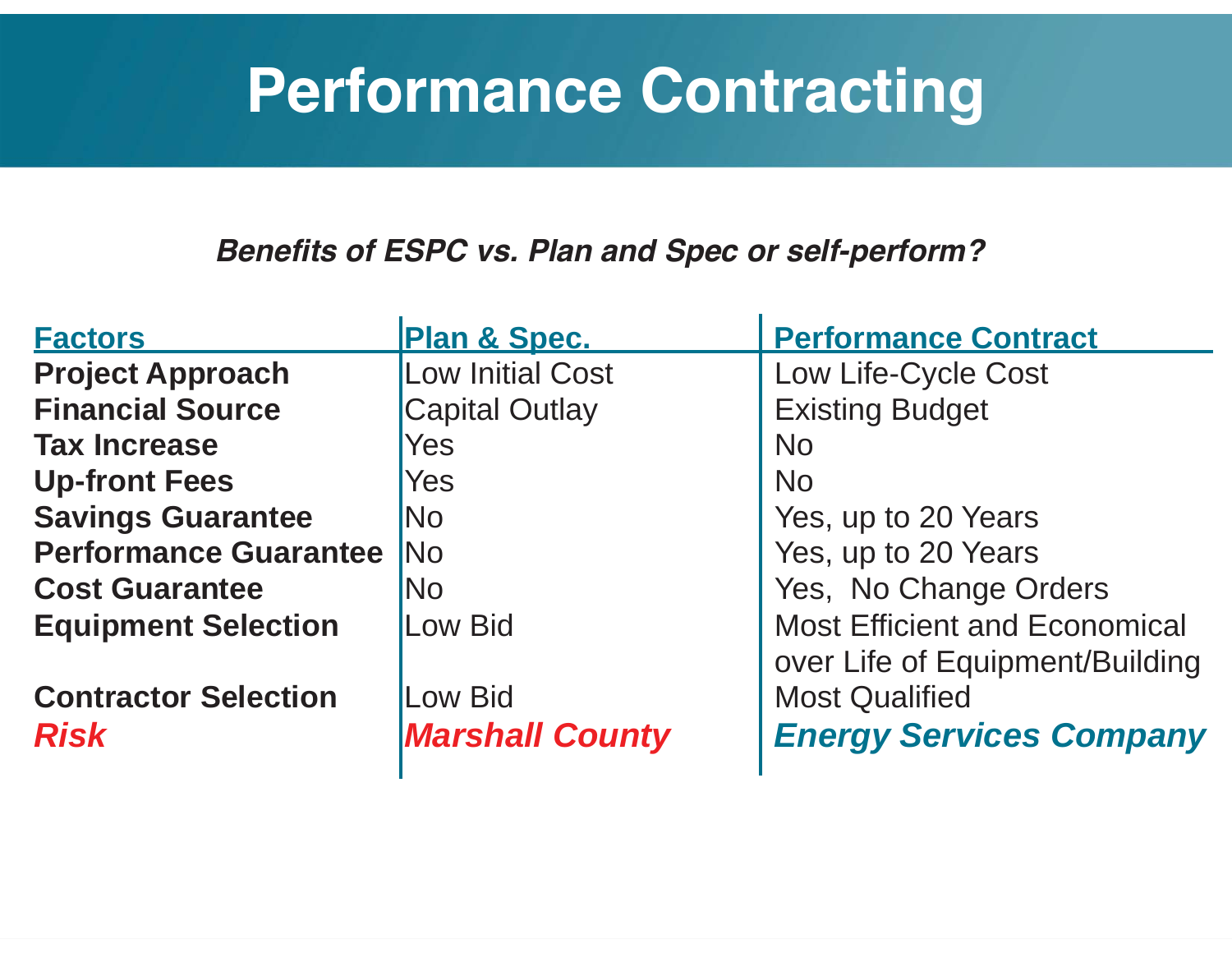# **Program Goals**

| <b>Transfer Risk</b>                                         |                        | Transfer risk from Marshall County to ESCo by<br>guaranteed outcomes                                                                                  |
|--------------------------------------------------------------|------------------------|-------------------------------------------------------------------------------------------------------------------------------------------------------|
| <b>Upgrade Infrastructure</b>                                | $\bullet$              | Reduce utility expenses to help fund the replacement<br>of assets that are at or past useful life (HVAC,<br>lighting, controls, etc.)                 |
| <b>Improve Life Safety and</b><br><b>Working Environment</b> | $\bullet$<br>$\bullet$ | Increase comfort and decrease energy usage by<br>adding an automation system.<br>Better lighting levels to improve living and working<br>environment. |
| <b>Proactive vs. Reactive</b><br><b>Maintenance</b>          | $\bullet$              | Improved services, accurate real time information,<br>improved reliability                                                                            |
| <b>Financial Benefits</b>                                    | $\bullet$<br>$\bullet$ | Give county the ability to fund upgrades without<br>having to raise taxes or find new money<br>Self funded through energy savings                     |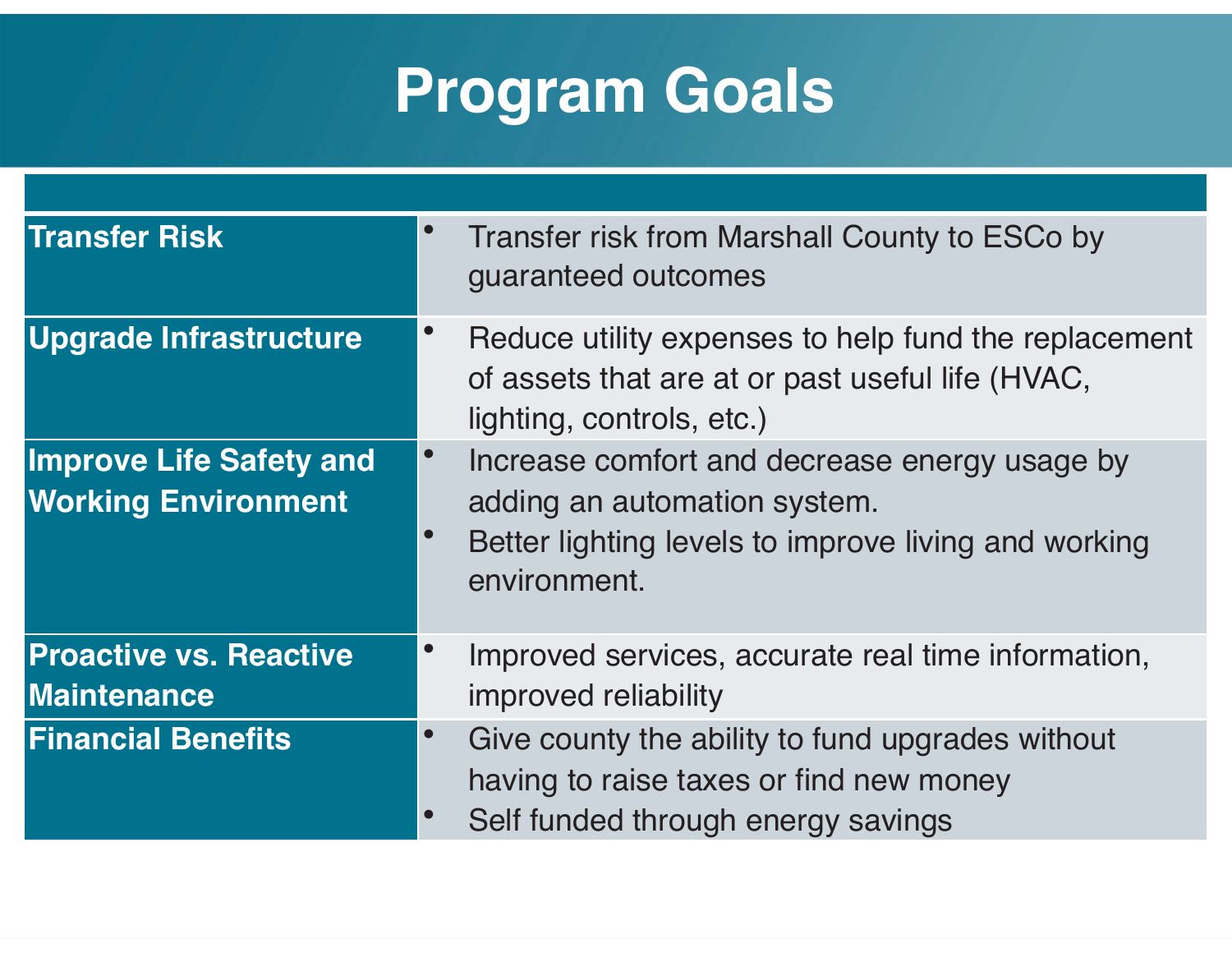## **Marshall County Goals**

- ▪ Innovative Project, Self-funding Solutions that Reduce Operating Costs while increasing comfort and productivity allowing Jail to focus on operations.
- ▪Improve Building Comfort & Safety Levels
- ▪Increase Efficiencies & Improve Technology Capabilities
- ▪Reduce Energy, Water and Unpredictable Operating Costs
- $\Box$ Reduce Financial Risks associated with Capital Improvement Projects

**Performance Contracting** uses Savings within our Existing Budget to Fund all Improvements & *ESCo Guarantees the Financial Results!*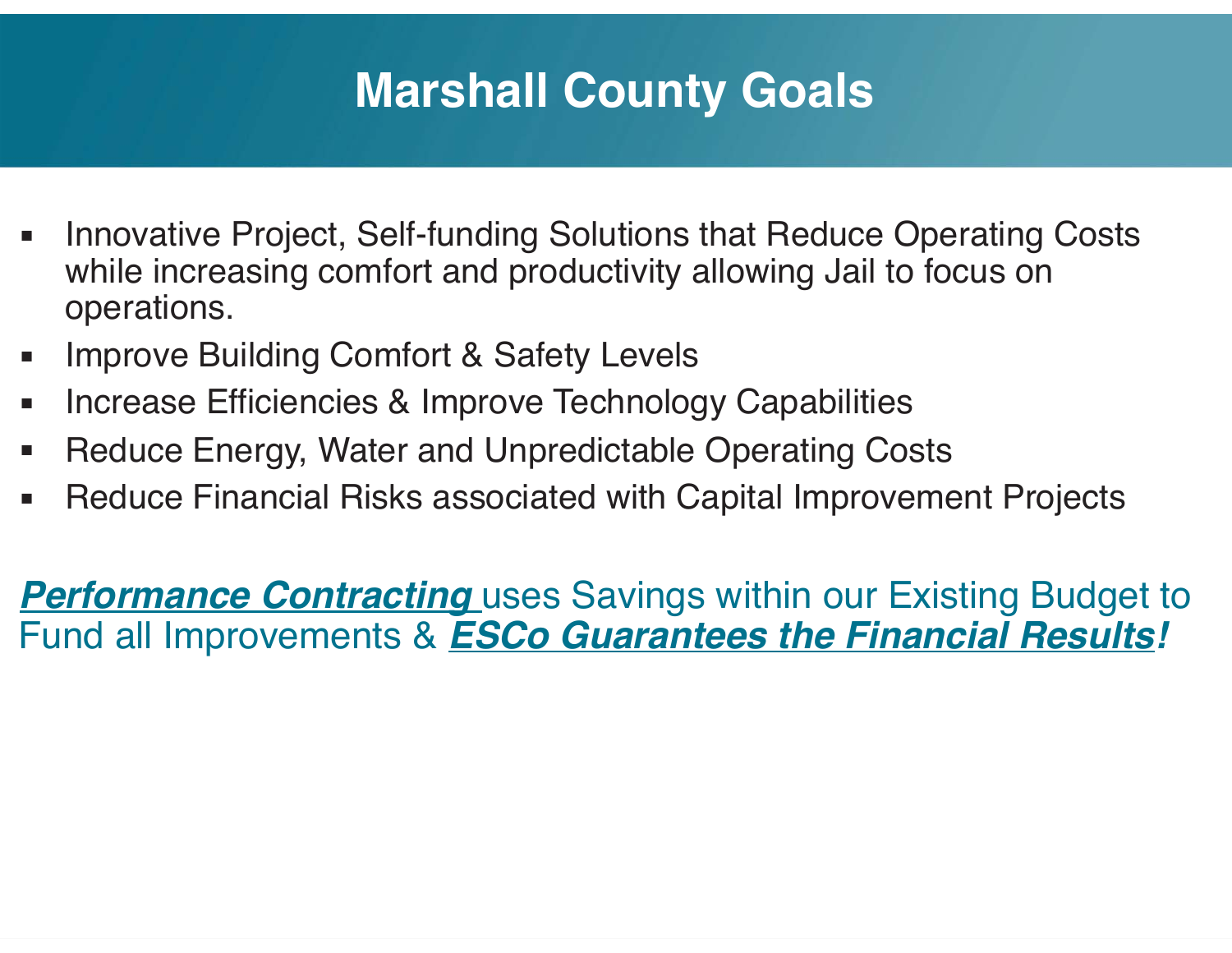# **County Challenges**





- ▪Limited Funds
- ▪Tightened Budget
- ▪Code Compliance
- ▪ Reactive Facilities Department or Outside **Contractor**
- ▪Rising Energy/Operating Costs
- ▪Deteriorating Infrastructure & Facilities
- ▪No Ability to Control Buildings
- ▪Unfunded Capital Improvement Projects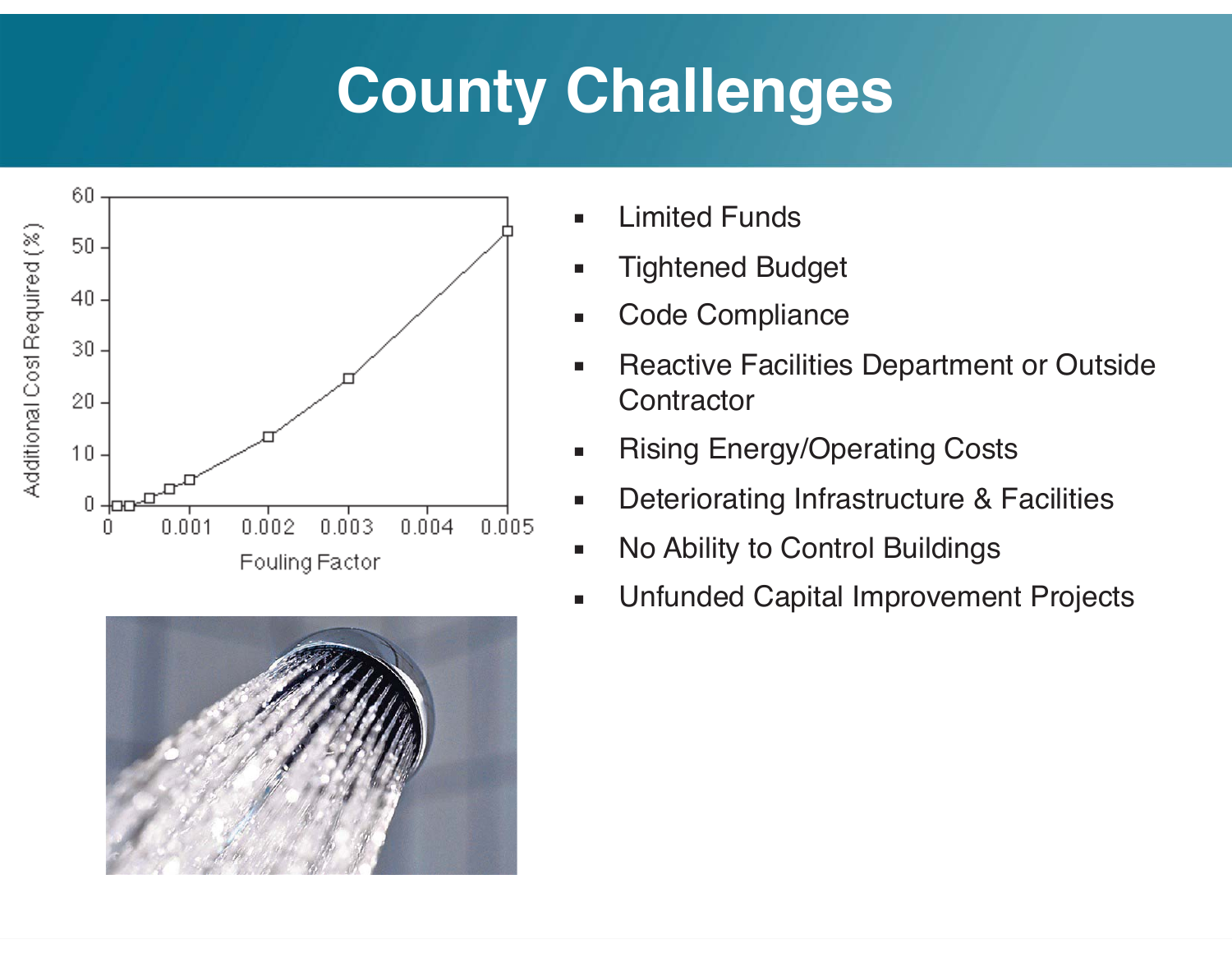# **Project Results for Marshall County**

- ✓ Reduce Energy/Operating Costs
- ✓ Lighting Upgrades & Controls
- ✓ Control System Improvements
- ✓ Water Infrastructure Upgrades
- ✓ Mechanical Upgrades
- ✓ Indoor Air Quality/Comfort Issues
- ✓ Repair Deteriorated Equipment or Buildings
- ✓ Weatherization Efforts
- ✓ Educational Tools

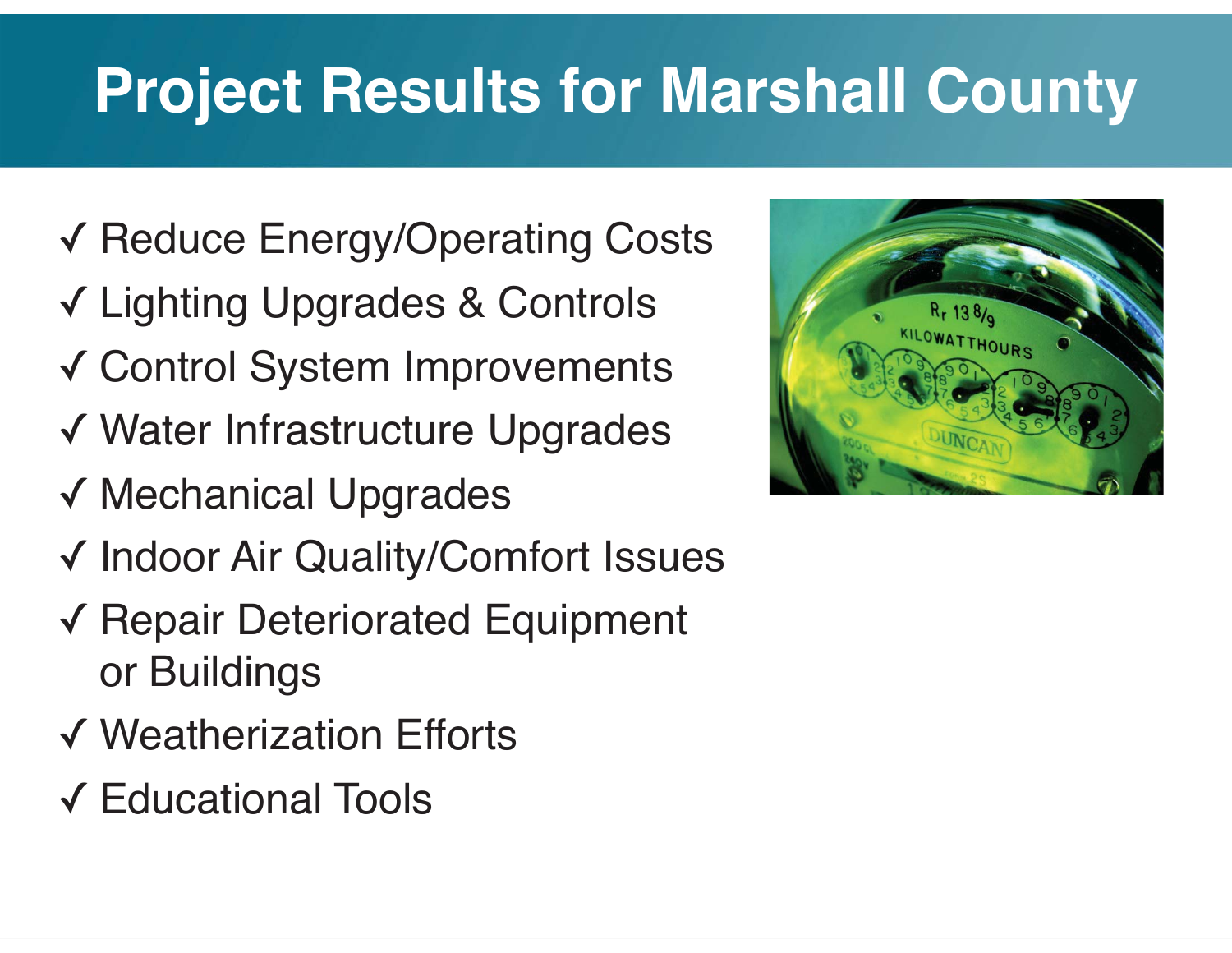# **Next Steps & Timeline**

| <b>Activity</b>                                       | <b>Date</b>                |
|-------------------------------------------------------|----------------------------|
| <b>Request Fiscal Court Approval to Issue RFP</b>     | <b>June 20, 2017</b>       |
| <b>Advertise Issuance of RFP</b>                      | <b>June 27, 2017</b>       |
| <b>Mandatory Walk Through of ESCo's</b>               | <b>July 11, 2017</b>       |
| <b>ESCo's RFP Responses Due</b>                       | <b>August 8 2017</b>       |
| <b>Select ESCo to Develop the GESC</b>                | <b>August 15, 2017</b>     |
| <b>Project Development Agreement initiated</b>        | <b>August 2017</b>         |
| <b>Project Team Develops Final Scope</b>              | <b>August-October 2017</b> |
| <b>Legal Contract Review, Hearing &amp; Financing</b> | <b>November 2017</b>       |
| <b>Construction Begins</b>                            | December 2017              |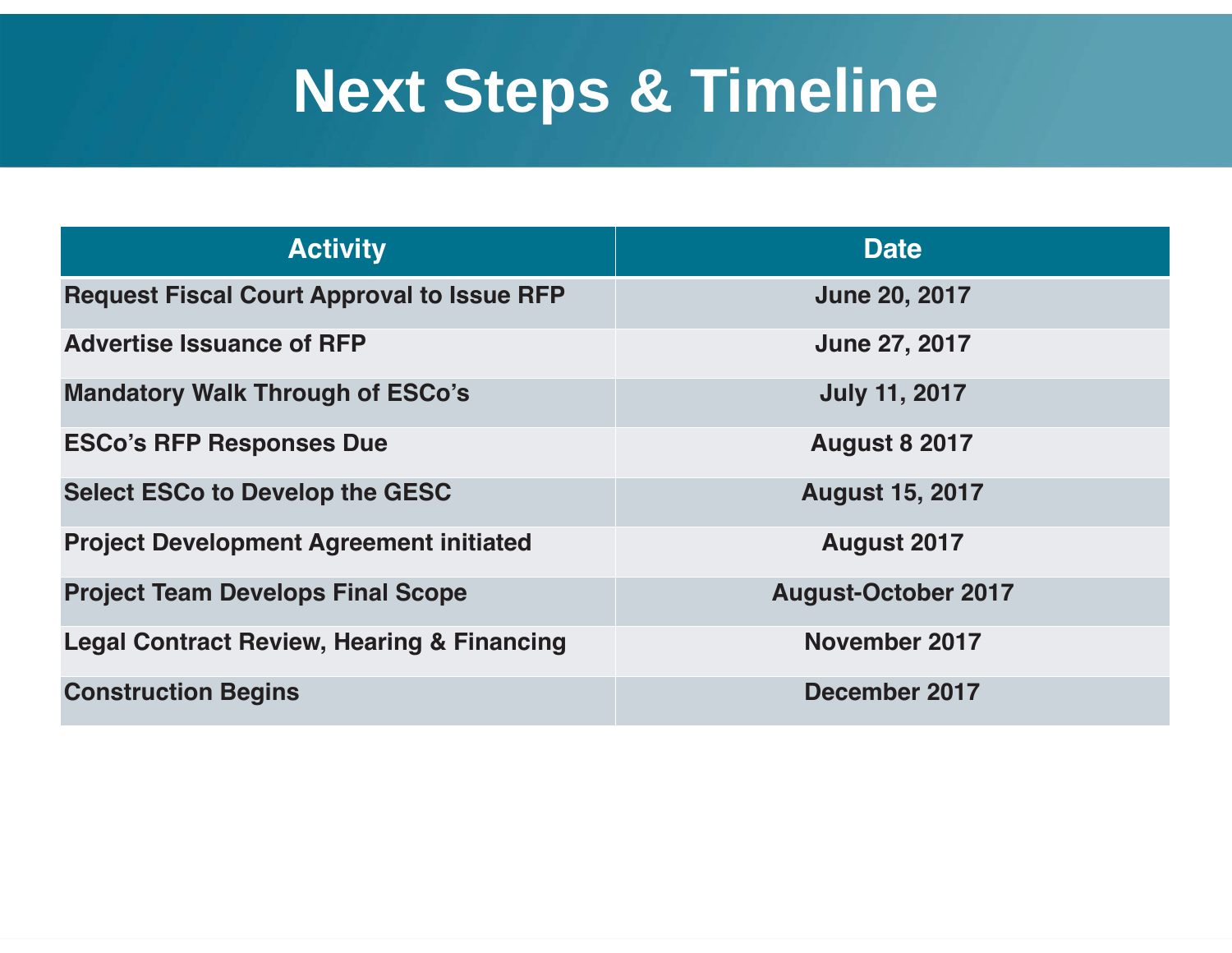### **Energy Savings Performance Contracting (ESPC)**

**ESPC is a straight-forward concept in which a building owner enters into a contract with an Energy Services Company (ESCo) to perform specific facility improvements and enhancements and uses the future energy savings of these improvements to finance the project costs.** 

 $\mathbf{U}_{\mathbf{A}}$  gua

#### **Utilizing a Performance Contract, you can achieve:**

**Better Facilities:** By updating or replacing equipment that is old and inefficient with newer and improved technologies, you will have higher-quality systems, with reduced energy use, increased controls, fewer breakdowns and decreased maintenance. Additionally, facility users will enjoy enhanced indoor air quality, better lighting, and a more comfortable environment, which positively influences their productivity while using the upgraded facilities.

**An Investment with a Guaranteed Return:** ESPC enables building and facility owners to redirect funds that would be spent on energy and maintenance bills into investments in your buildings. For municipalities and other public agencies, this means limited budgets can stretch further and be focused on delivering mission critical services as well as maximizing taxpayers' dollars.

**Improvements Without Sacrifice:** ESPC is the ideal tool for building and facility owners to undertake energy efficiency projects today…even if no funds are available. By leveraging guaranteed future energy savings, projects can use alternative funding sources to provide funding for the project without impacting existing capital budgets. This means improvements can move forward when faced with tight budget or competing priorities.

**Direct Cost Savings:** New systems and equipment can lower your energy and operational costs. Building owners have seen energy and operational savings of 15% to 30% and sometimes more after improvements of energy strategy, facilities, and equipment. As an added benefit, since the majority of upgrades will operate well past the contractual term, the benefits, both monetary and operational, will continue well into the next decade.

**Proven Technology, Expertise, and Innovation:** For more than 30 years, ESPC has been a widely accepted and reliable way to make energy and operational improvements to facilities and buildings. Using industrystandard practices and proven energy-saving technologies provides the confidence that their ESCO is supplying future-oriented facility and environmental enhancements. Additionally, since ESCo's have a critical financial stake in the success of any program or project, Customers can be assured that innovation, technology, and experience will be dedicated to meeting and exceeding their long-term needs. ESPC is not limited to direct energy efficiency upgrades and, in recent years, legislation includes water, wastewater, safety and security measures that allow building owners and managers to select the best energy options for their particular longterm energy and facility strategy.

**A Single Source:** ESPC offers a streamlined approach to making facility improvements as customers, with a single contract, can implement multiple energy and operational projects throughout their buildings. Services ranging from design, development, implementation, commissioning, financing, auditing, measurement, and verification are all available through a qualified ESCo, enabling public entities to have a single and competent source for ESPC projects.

#### **A qualified ESCo Partner Assists by:**

- $\triangleright$  Identifying and evaluating energy-saving opportunities;
- $\triangleright$  Developing engineering designs and specifications;
- $\triangleright$  Managing the project from design to installation to monitoring;
- $\triangleright$  Arranging for financing;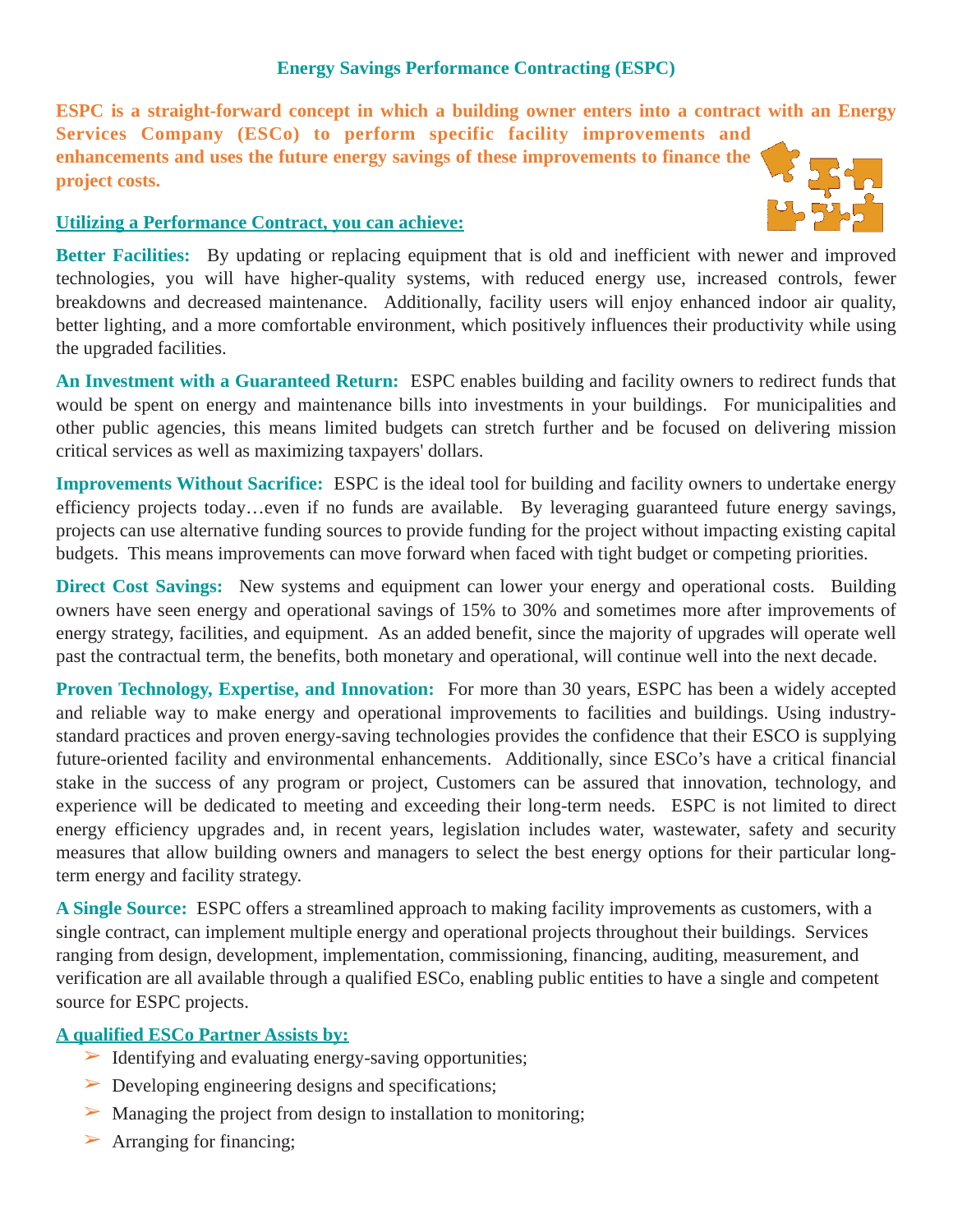- Training your staff and providing ongoing maintenance services; and
- Guaranteeing that savings will cover all project costs.